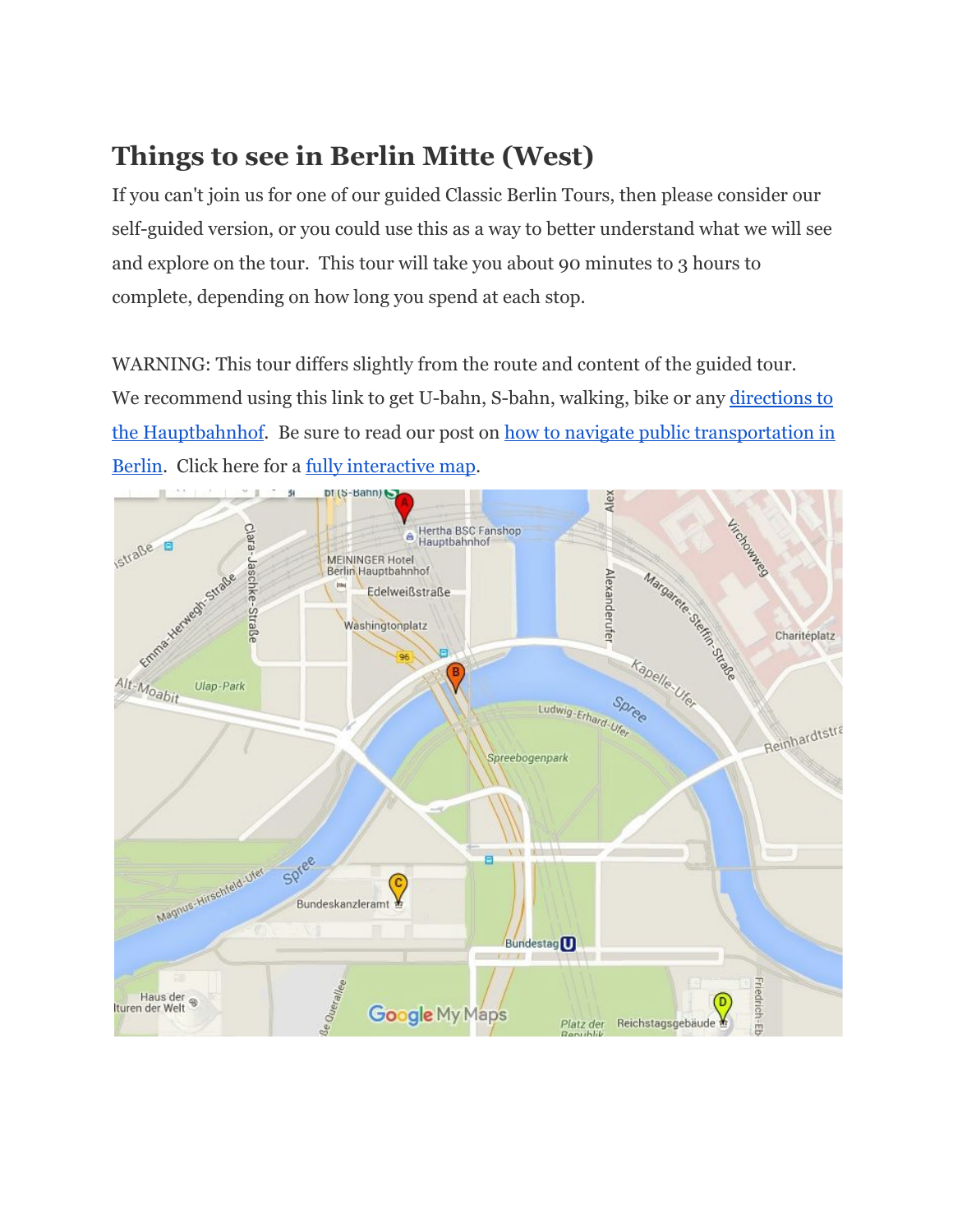

#### **A -Berlin Central Station**

The huge glass building from 2006 is Europe's biggest railroad junction – the elevated rails are for the East-West-connection and underground is North-South. Inside it looks more like a shopping mall with food court and this comes in handy, as Germany's rather strict rules about Sunday business hours do not

apply to shops at railroad stations.



#### **B - River Spree**

Cross Washington Platz outside the station and Rahel-Hirsch-Straße, turn right and use the red bridge with the many sculptures, to cross the River Spree. Berlin has five rivers and several canals. In the city center of Berlin, the Spree is 44 km (27 ml) and its banks are very popular for recreation. Look at the beer garden "Capital Beach" on your left!



### **C - German Chancellery (Bundeskanzleramt)**

Crossing the bridge, you already see the German Chancellery (Bundeskanzleramt) from 2001, where the German chancellor works. The building also has an official residence, but Angela Merkel doesn't use it. She pays the rent though. In the chancellery,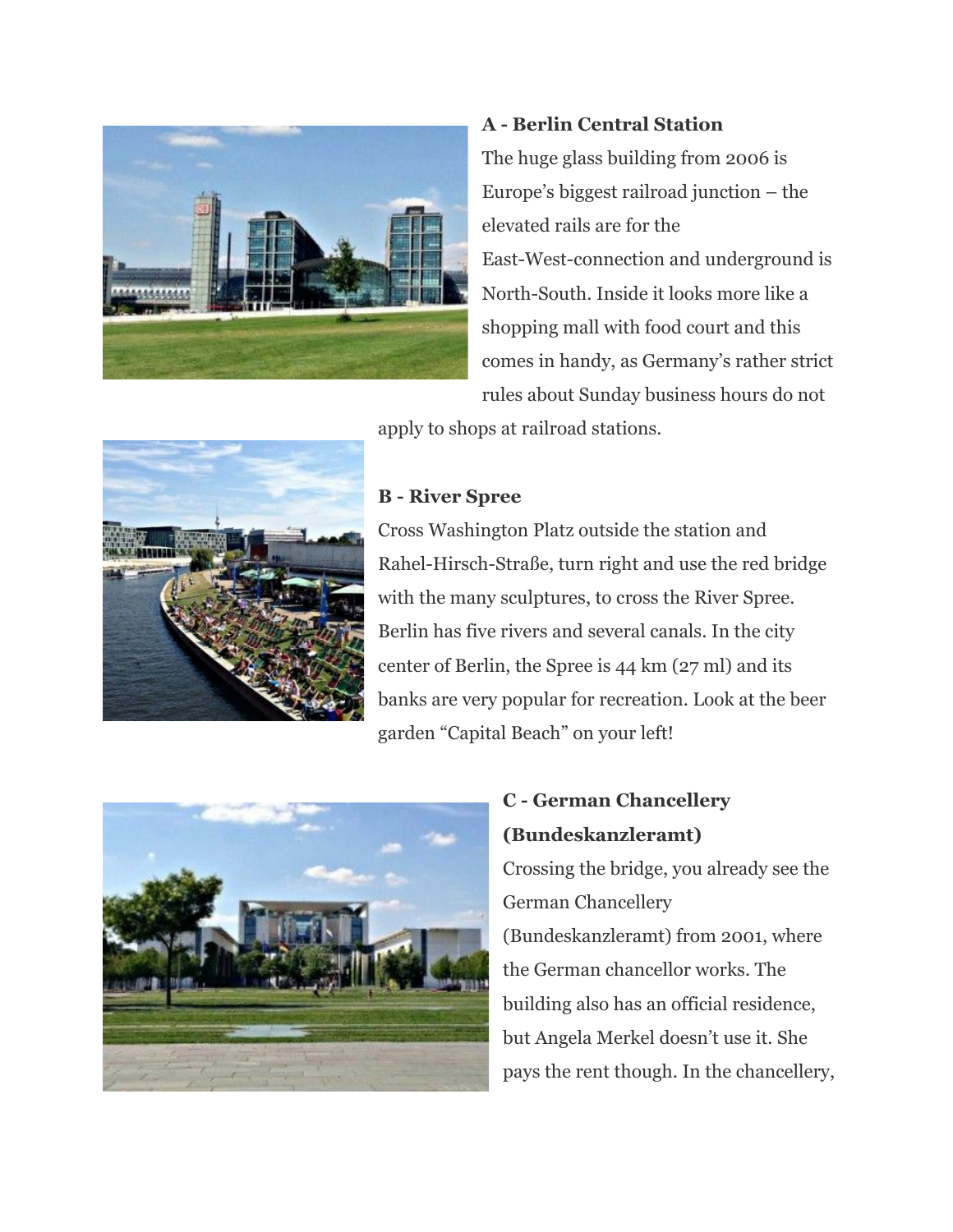there are more than 300 offices, 13 winter gardens for the indoor climate and a combined heat and power plant in the basement. It's a green building. On the rooftop is a heliport. Turn right to the main entrance. The highest window on the left is the chancellor's office.

You just passed by the Swiss Embassy on your left, the only original pre-war building in the neighborhood. And the only one that is inhabited – by the Swiss ambassador and his or her family.



## **D - Reichstag Building + Platz der Republik**

As you continue, you arrive at the large lawn in front of the Reichstag Building. This is the "Platz der Republik", which is open to the public. The Reichstag is from 1894 and was damaged by a mysterious fire in February 1933, shortly after Hitler came to power. In the last days of the Second World War, the Soviet Army destroyed the building; the Swiss embassy was used as a command post. Situated in the West, the

Reichstag was reconstructed by the West German Parliament. As the allies did not allow the parliament to sit in Berlin, it was used as an information center, namely for school groups from West Germany. In 1995, the artists Christo and Jeanne-Claude had the Reichstag wrapped in white fabric for two weeks, a lot of fun for the people of Berlin and their guests. After a renovation by the British architect Lord Norman Foster the Reichstag now has the iconic glass dome above the plenary session hall. The dome can be visited; 3 million visitors a year make the Reichstag the most visited parliament building in the world. Read our full post on the [Reichstag.](http://www.freetoursbyfoot.com/visit-reichstag-dome/)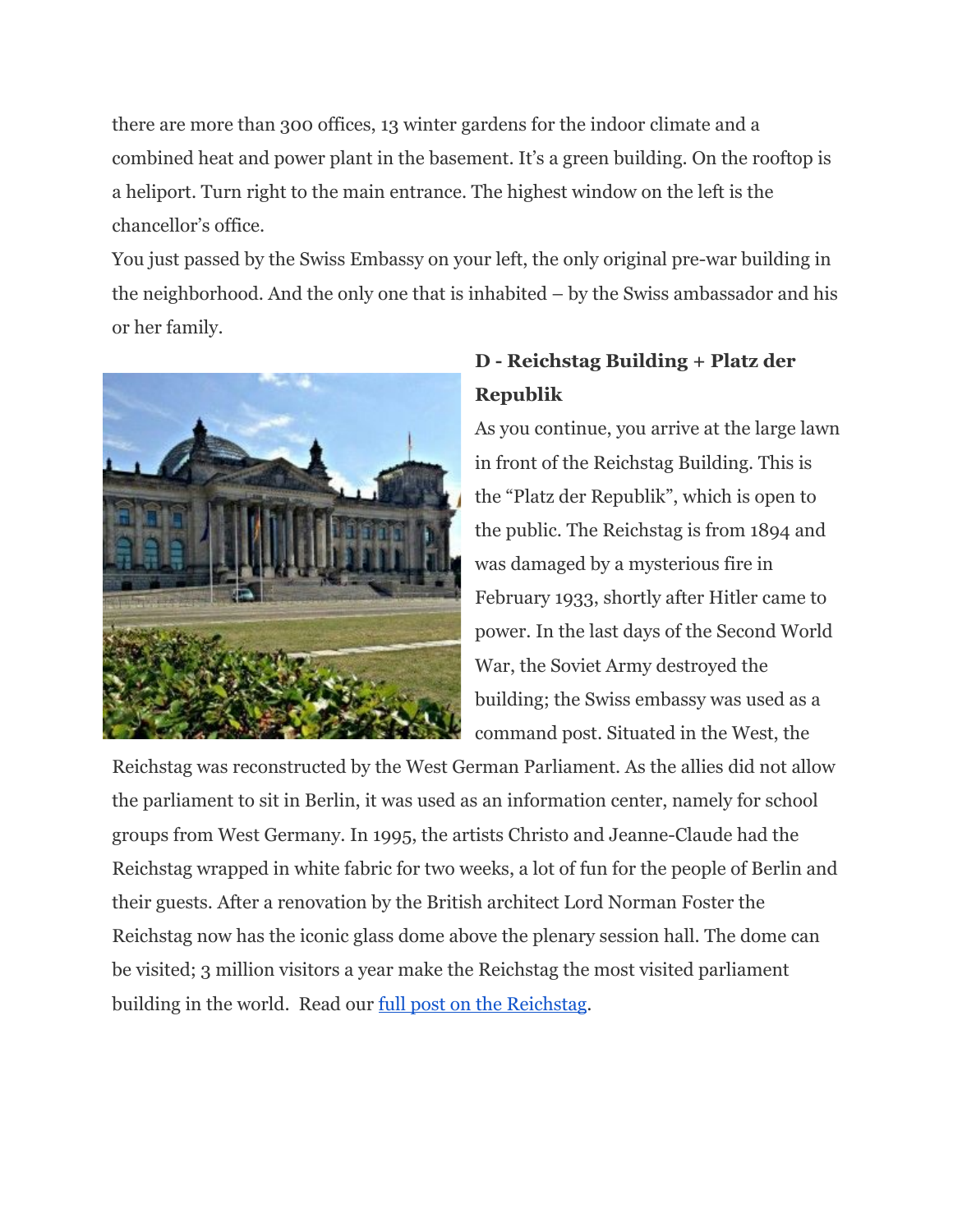

#### **E - Tiergarten**

Ahead is a park, the [Tiergarten.](http://www.freetoursbyfoot.com/tiergarten/) It's Berlin's most central park and is about 2 sq. km or 500 acres. For centuries, it was the exclusive hunting ground for the court and opened to the general public only in 1742 by the young king Frederic II, who would later become Frederic the Great. It's a great place of recreation with water features, statues and flower beds and it's right next to Germany's oldest zoo, the Berlin Zoologischer Garten. In the center

of a traffic circle you find the "Siegessäule", the victory column, commemorating three wars that led to the union of Germany in the German Empire in 1871. Right under the golden statue of Victoria, goddess of victory, there is an observation deck.



#### **F - Brandenburg Gate**

But now turn left along the lawn and the Reichstag and follow Scheidemannstraße, then turn right on Ebertstraße until you reach the Brandenburg Gate. It's from 1791 and was one of 18 gates of Berlin's 18th century city wall. During the wars against the French Emperor Napoleon I in the beginning of the 19th century, when many Germans fought not only the French invader, but also the fact that Germany was divided in many small fiefdoms, the

Brandenburg Gate, "dishonored" by Napoleon who had stolen the statue on top, the Quadriga, became a German national symbol. The biggest party after the wall fell was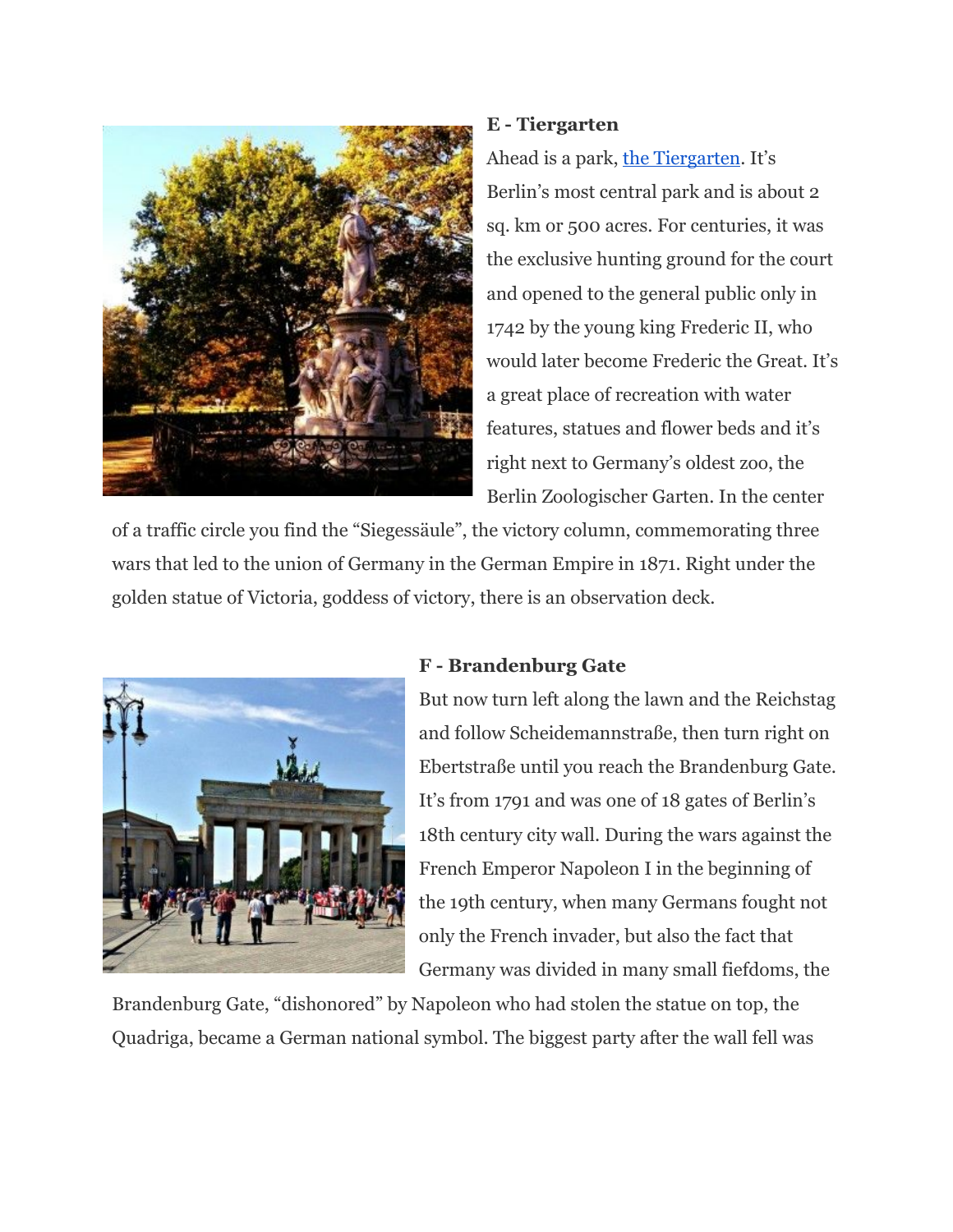here and still a lot of major events in the German capital are at the Brandenburg Gate.



#### **G - Pariser Platz**

Go through the gate and you are on Pariser Platz, named for the French capital after Napoleon was defeated for good. All the buildings you find here were built in the 1990s or the 2000s, as the East German government had demolished what was left from the War. This was the forbidden zone close to the Berlin Wall. Here, the Wall separated the Brandenburg Gate (East) from the Reichstag

(West). Most of the new buildings represent what had been there before: the American and French embassies, the Academy of the Arts and the Hotel Adlon Kempinski.



#### **H - Hotel Adlon Kempinski**

The Hotel from the mid 1990s is a luxury hotel with many celebritys guests like Pierce Brosnan, Renée Zellwege or Michael Jackson who wanted to please his fans by showing them his baby boy but made them gasp as he bent out of the window of his suite. The original Adlon from 1907 was a place William II, the last German Emperor, preferred to his palace

and where in the 1920s guests like Marlene Dietrich and Charlie Chaplin enjoyed what Berlin had to offer.

#### **I - Holocaust Memorial**



Take a right, pass by the British Embassy, and turn right again and across Behrensstraße you already see the Memorial to the Murdered Jews of Europe, the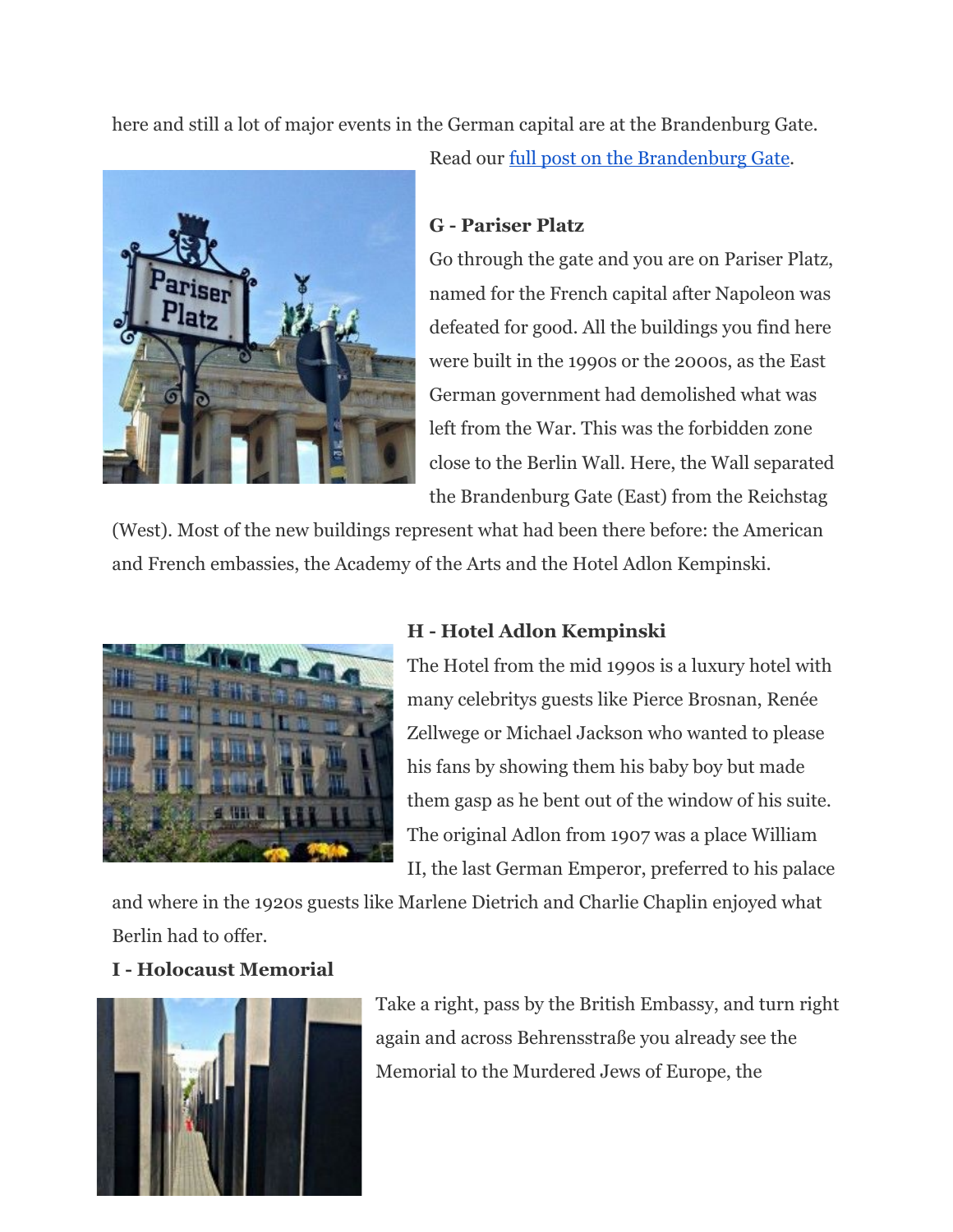Holocaust Memorial. Opened in 2005, it consists of 2,711 steles or concrete blocks where people can walk in between, the ground is uneven. According to the architect Peter Eisenmann, this number has no specific significance. Underground is an information center, a free-of-charge museum with information about other memorials and the holocaust. In one room, several European Jewish families are presented with their lives and photos and the date of their deportation. Thus, some of the often anonymous victims are presented as individuals. Read our full post on the [Holocaust](http://www.freetoursbyfoot.com/holocaust-memorial-berlin/) [Memorial.](http://www.freetoursbyfoot.com/holocaust-memorial-berlin/)



#### **J - Hitler's Bunker**

Cross the memorial (or pass by on Cora-Berliner-Straße), cross Hannah-Ahrendt-Straße and follow Gertrud-Kolmar-Straße. Soon you'll see a parking lot on the left, with an information board. And usually you see tourist groups as this is the site of Hitler's bunker (J). In January 1945, Hitler moved in and spent most of his

time during the weeks until his suicide April 30 in his private rooms here. The two-storied bunker was extremely high-tech and comfortable compared to what ordinary people had as air raid shelters (if they had any). The movie "The Downfall" from 2004, based on historic research and the memories of one of Hitler's secretaries gives a pretty good idea of what was going on there.



#### **K - Old Reich Chancellery**

Take a left "An der Kolonnade", then right on Wilhelmstraße, turn left again and then you are on Voßstraße and you'll find another information board. The whole block was part of Hitler's official government building "The New Reich Chancellery" (the old Reich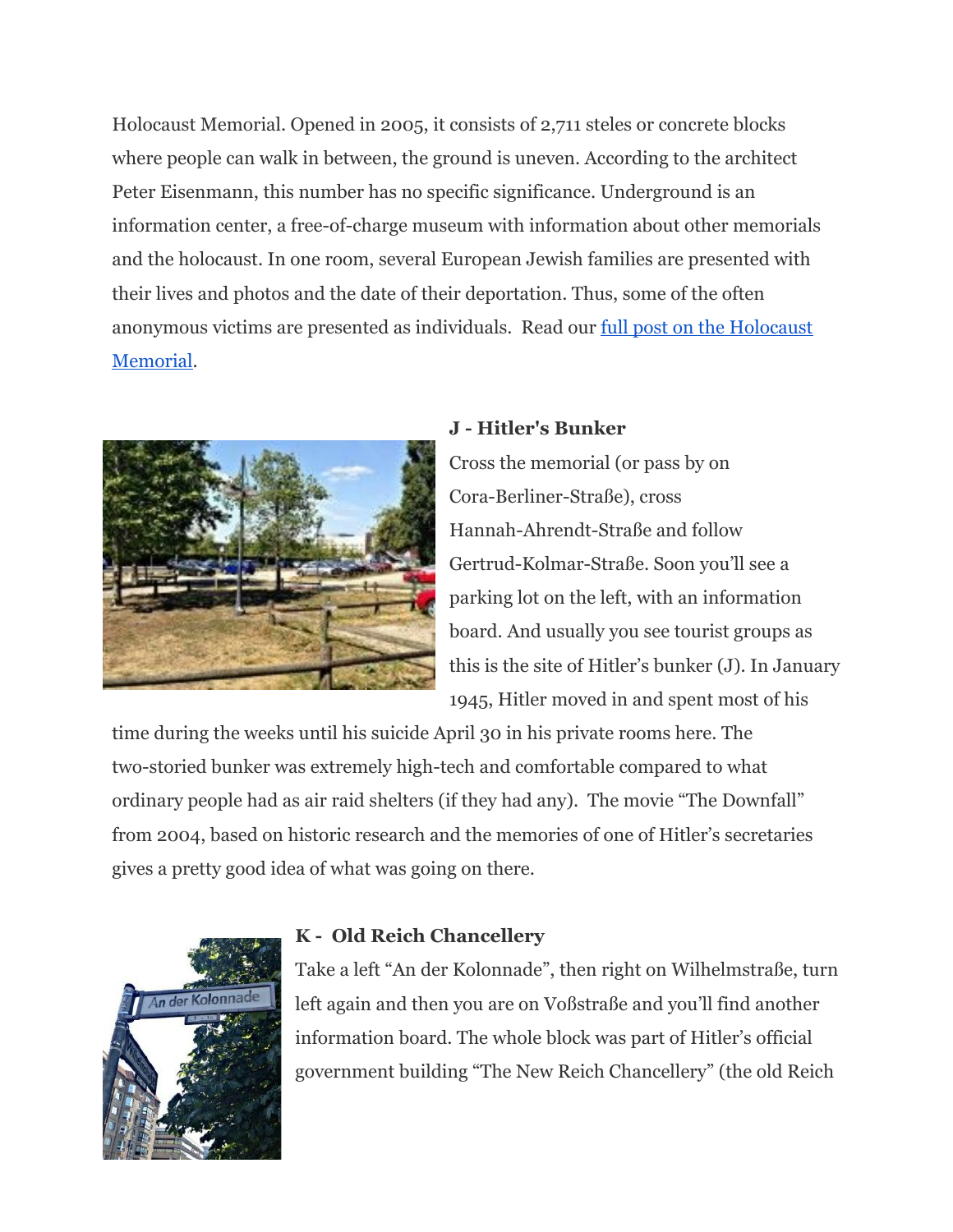Chancellery, right next door felt to small and ordinary for Hitler). The building was made to impress, not to make sense. It was 421 m (1,263 ft.) long. Visitors had to walk 300 m (900 ft.) through galleries, passing huge mirrors and statues in almost empty rooms with high ceilings until they reached Hitler's office, with an enormous desk, a ceiling of 10 m (30 ft.) and a total of 400 sq. (4,300 sq. ft.) – Hitler's two story-bunker had only 250 sq. m (2,700 sq. ft.). Both, the bunker and the Reich Chancellery where demolished after the war in order not to become sites of pilgrimage.



#### **L - Potsdamer Platz**

Continue on Voßstraße until you reach Ebertstraße, then turn left and you are on [Potsdamer](http://www.freetoursbyfoot.com/potsdamer-platz/) Platz. Europe's busiest square before the war with one of the first stop lights from 1923 (there is a copy, looking like a green clock tower) was destroyed in the war and reconstructed only in the 1990s after reunification of Germany. You'll be standing in

the former death strip, the space between the two walls that formed the Berlin Wall. On your left is Leipziger Platz with a huge shopping mall on the site of a pre-war department store; the whole square was empty and part of the death strip. On your right you see the three parts of Potsdamer Platz: The white office towers and hotels of the so-called Beisheim Center (named after the investor) on the right, the glass building of Sony Center and the yellow, orange and red buildings of the "Daimler Benz Quarter", now belonging to a real estate company. In the Sony Center are museums (namely the Filmhaus for German cinematic history), cinemas, restaurants and the "Kaisersaal" a dining hall of an old hotel on the site, open only for private events. Since the year 2000, Potsdamer Platz is also the main venue for the Berlin International Film Festival. Read our full post on [Potsdamer](http://www.freetoursbyfoot.com/potsdamer-platz/) Platz.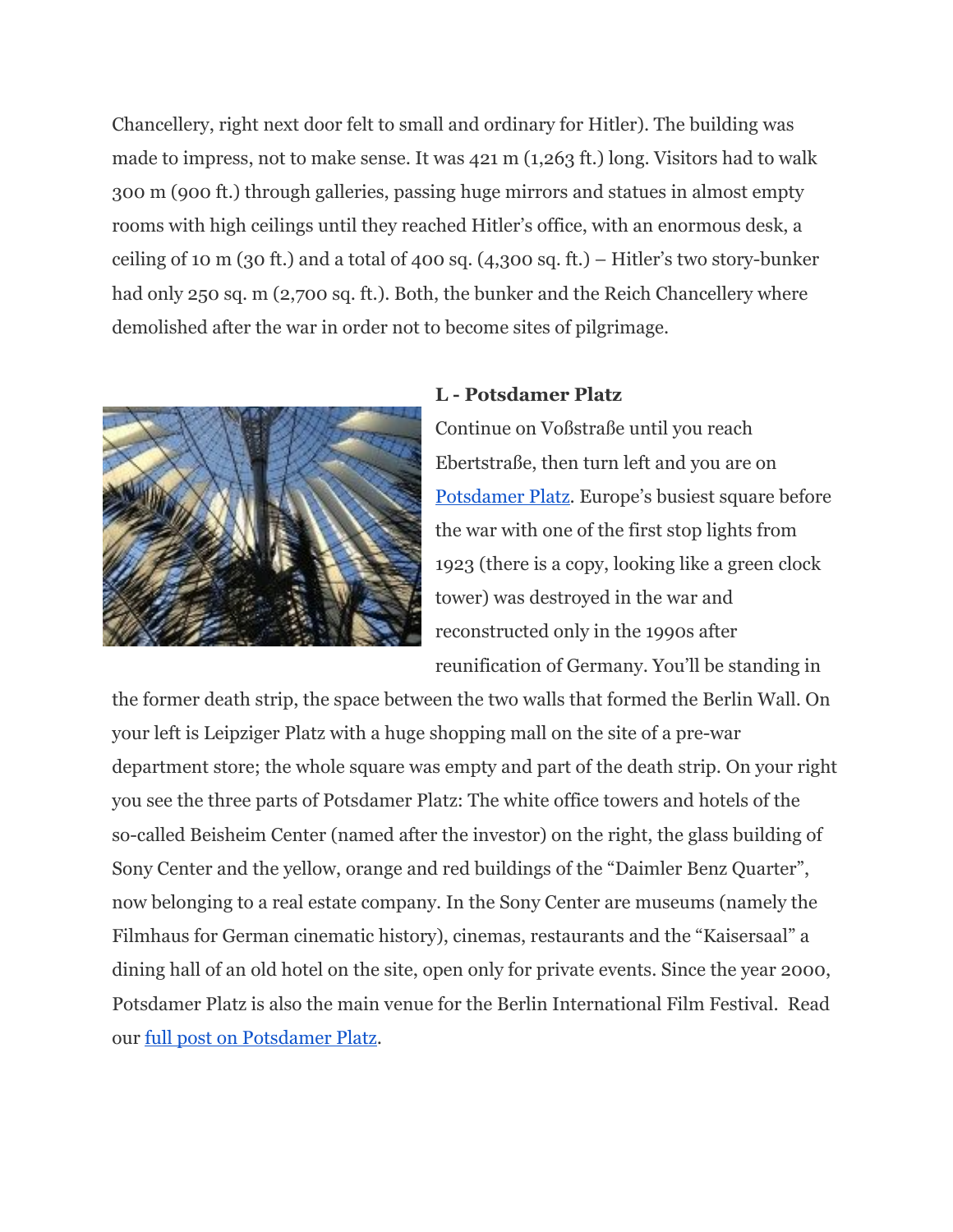

#### **M - Topography of Terror**

As Ebertstraße becomes Stresemannstraße, follow until you reach Niederkirchner Straße and turn left. Behind some trees you'll see a red building, that's Martin-Gropius-Bau, an exhibit space in former West Berlin and across the street a building with columns, the Berlin Parliament (Berlin is one of 16 German federal states) in former East Berlin. And straight, you see 200 m (600ft.) of Berlin Wall. Behind on the right is a gray building

with a lot of open space, the Topography of Terror. It's a documentation center on the site of the former SS, Gestapo and SD headquarters in a former hotel and school of arts and crafts. In the Third Reich, the SS, Hitler's most fanatic paramilitary group penetrated the regular police force and intelligence service inherited from the democratic Weimar Republic. The HQ had its own jail and underground interrogation cells. Today, there are a permanent exhibit, special exhibits and special tours for school groups. Across the street is a huge building, the German department of finance, built in 1936 as Ministry on Aviation and in 1949 the site where the East German state was founded.

#### **N - Checkpoint Charlie**



Proceed, cross Wilhelmstraße, pass by the captive balloon (the Berlin Hi-Flyer, an observation deck) and the GDR vintage cars, the "Trabis" and arrive at Checkpoint Charlie (N). The third American checkpoint is named after the third letter of the International Alphabet, Charlie for C. You'll see the copy of a 1960s guard house, actors posing as soldiers, souvenir stands and a lot of information about the checkpoint, the Wall and the